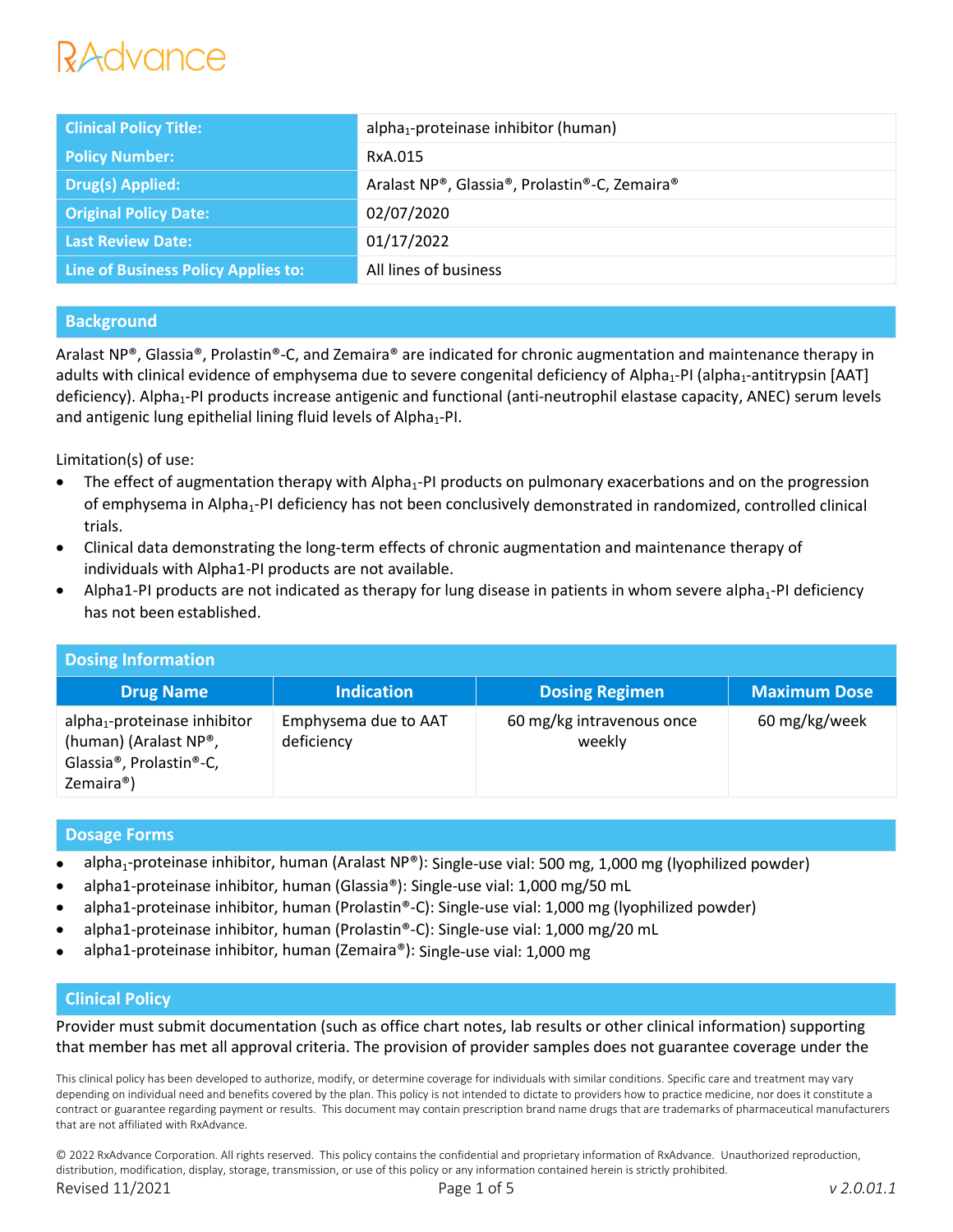

terms of the pharmacy benefit administered by RxAdvance. All criteria for initial approval must be met in order to obtain coverage.

## **I. Initial Approval Criteria**

- **A. Alpha1-Antitrypsin Deficiency** (must meet all)**:**
	- 1. Diagnosis of severe congenital AAT deficiency;
	- 2. Prescribed by or in consultation with a pulmonologist;
	- 3. Age  $\geq$  18 years;
	- 4. Member meets one of the following (a or b):
		- a. Documentation of plasma AAT level < 11 micromol/L (approximately 50 mg/dL using nephelometry or 80 mg/dL by radial immunodiffusion);
		- b. If member has an AAT level >11 umol/L, then the member must have one of the high-risk phenotypes (i.e. PiZZ, PiZ(null), Pi (null, null), or one of a few rare phenotypes [e.g. Pi(Malton, Malton)]);
	- 5. Clinical evidence of emphysema (a or b):
		- a. Forced expiratory volume in one second (FEV<sub>1</sub>) from  $\geq$  30% to  $\leq$  65% of predicted, postbronchodilator;
		- b.  $FEV_1$  from > 65% to < 80% of predicted, post-bronchodilator, and a rapid decline in lung function showing a change in  $FEV_1 > 100$  mL/year;
	- 6. Member is not an active smoker as evidenced by recent (within the last 30 days) negative nicotine metabolite (i.e., cotinine) test;
	- 7. Dose does not exceed 60 mg/kg/week.

## **Approval Duration**

**Commercial:** 6 months **Medicaid:** 6 months

## **II. Continued Therapy Approval**

- **A. Alpha1-Antitrypsin Deficiency** (must meet all)**:**
	- 1. Member is currently receiving medication that has been authorized by RxAdvance or the member has met initial approval criteria listed in this policy;
	- 2. Member is responding positively to therapy;
	- 3. If request is for a dose increase, new dose does not exceed 60 mg/kg/week. **Approval Duration**

**Commercial:** 6 months **Medicaid:** 12 months

## **III. Appendices**

## **APPENDIX A: Abbreviation/Acronym Key**

AAT: alpha1-antitrypsin Alpha<sub>1</sub>-PI: alpha<sub>1</sub>-proteinase inhibitors COPD: chronic obstructive pulmonary disease ANEC: anti-neutrophil elastase capacity

## **APPENDIX B: Therapeutic Alternatives**

Not Applicable

## **APPENDIX C: Contraindications/Boxed Warnings**

#### • Contraindication(s):

© 2021 RxAdvance Corporation. All rights reserved. This policy contains the confidential and proprietary information of RxAdvance. Unauthorized reproduction, distribution, modification, display, storage, transmission, or use of this policy or any information contained herein is strictly prohibited.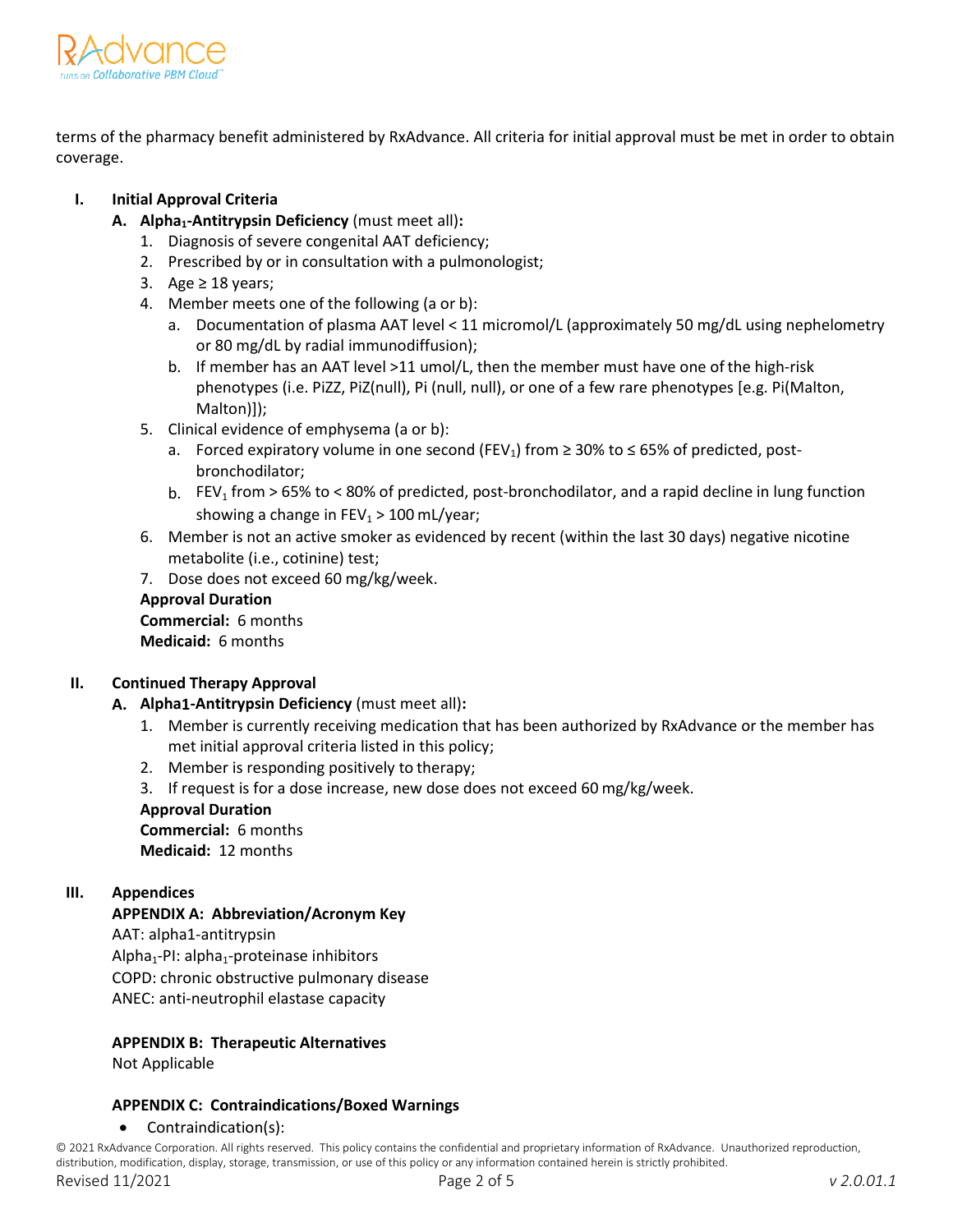

- $\circ$  Use in IgA deficient patients with known antibodies against IgA, due to the risk of severe hypersensitivity, including anaphylaxis.
- o History of anaphylaxis or other severe systemic reaction to alpha1-PI.
- Boxed Warning(s):
	- None reported

## **APPENDIX D: General Information**

- The American Thoracic Society (ATS) and the European Respiratory Society (ERS) state that alpha<sub>1</sub>proteinase inhibitor therapy does not confer benefit in, and is not recommended for, patients who have alpha<sub>1</sub>-proteinase-associated liver disease.
- The 2016 COPD Foundation's clinical practice guidelines for AAT deficiency in adults recommend intravenous augmentation therapy for individuals with  $FEV<sub>1</sub>$  less than 30% predicted with a weak recommendation with a low quality of evidence, and low value placed on the cost of this therapy. The 2003 ATS-ERS guidelines mirror the COPD Foundation in that evidence of benefit from augmentation therapy is weak in those with severe airflow obstruction.
- Aralast NP®, Glassia®, Prolastin®-C, Zemaira®: Safety and effectiveness in the pediatric population have not been established.
- Smoking is an important risk factor for the development of emphysema in patients with AAT deficiency. Both the 2003 ATS and 2016 COPD Foundation AAT guidelines state that smoking cessation is important in this patient population
- The goal of AAT augmentation is to slow the progression of emphysema/lung function decline. Lung function can be measured with FEV1, which is most important predictor of survival of patients with emphysema due to AAT deficiency per the 2003 ATS AAT guidelines. Improvement, maintenance, or stabilization in FEV1 rate of decline is therefore an acceptable example of positive response to therapy.

## **References**

- 1. Aralast NP® Prescribing Information. Lexington, MA: Baxalta US Inc.; December 2018. Available at: [https://dailymed.nlm.nih.gov/dailymed/drugInfo.cfm?setid=a9a5b46e-04da-41bd-bb5f-c4936b664fef.](https://dailymed.nlm.nih.gov/dailymed/drugInfo.cfm?setid=a9a5b46e-04da-41bd-bb5f-c4936b664fef) Accessed January 13, 2021.
- 2. Glassia® Prescribing Information. Lexington, MA: Baxalta US Inc.; June 2017. Available at: [https://www.glassialiquid.com.](https://www.glassialiquid.com/) Accessed November 18, 2021.
- 3. Prolastin®-C Liquid Prescribing Information. Research Triangle Park, NC: Grifols Therapeutics LLC; May 2020. Available at:<https://www.prolastin.com/en/patients> [.](http://www.prolastin.com/) Accessed November 18, 2021.
- 4. Prolastin®-C Powder Prescribing Information. Research Triangle Park, NC: Grifols Therapeutics LLC; June 2018. Available at: https://dailymed.nlm.nih.gov/dailymed/drugInfo.cfm?setid=91edab72-c889-470e-8315- 1798b5548dca. Accessed November 18, 2021.
- 5. Zemaira® Prescribing Information. Kankakee, IL: CSL Behring LLC; April 2019. Available at: [http://www.zemaira.com.](http://www.zemaira.com/) Accessed November 18, 2021.
- 6. American thoracic society/european respiratory society statement. *Am J Respir Crit Care Med*. 2003;168(7):818- 900. Available at: [https://www.atsjournals.org/doi/full/10.1164/rccm.168.7.818.](https://www.atsjournals.org/doi/full/10.1164/rccm.168.7.818) Accessed November 18, 2021.
- 7. Sandhaus RA, Turino G, and Brantly ML, et al. The diagnosis and management of alpha-1 antitrypsin deficiency in the adult. *Chronic Obstr Pulm Dis*. 2016; 3(3): 668-682. Available at: [http://doi.org/10.15326/jcopdf.3.3.2015.0182.](http://doi.org/10.15326/jcopdf.3.3.2015.0182) Accessed November 18, 2021.
- 8. Global Initiative for Chronic Obstructive Lung Disease (GOLD). Global Strategy for the Diagnosis, Management and Prevention of Chronic Obstructive Pulmonary Disease: 2020 Report. Available at[: www.goldcopd.org.](http://www.goldcopd.org/) Accessed November 18, 2021.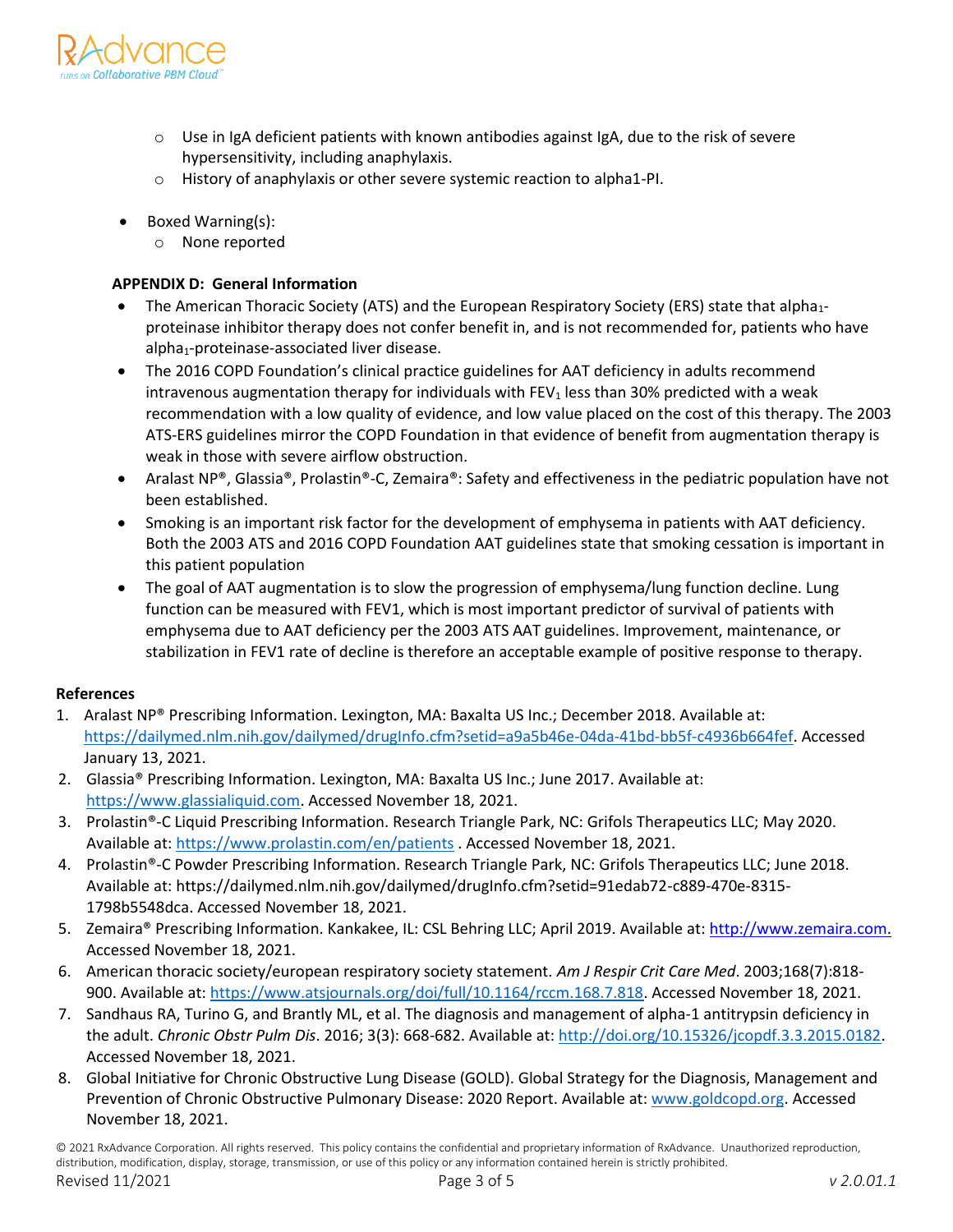

- 9. Clinical Pharmacology [database online] powered by ClinicalKey. Tampa, FL: Elsevier, 2020. Accessed with subscription at: [http://www.clinicalkey.com](http://www.clinicalkey.com/) . Accessed November 18, 2021.
- 10. Alpha1-proteinase inhibitor (human), Lexi-Drug. Lexicomp. Wolters Kluwer Health, Inc. Riverwoods, IL. Accessed with subscription at: [http://online.lexi.com](http://online.lexi.com/) . Accessed November 18, 2021.

| <b>Review/Revision History</b>                                                                                                                                                                                                                                                                                                  | <b>Review/Revision Date</b> | <b>P&amp;T Approval Date</b> |
|---------------------------------------------------------------------------------------------------------------------------------------------------------------------------------------------------------------------------------------------------------------------------------------------------------------------------------|-----------------------------|------------------------------|
| Policy established.                                                                                                                                                                                                                                                                                                             | 01/2020                     | 02/07/2020                   |
| Formatting and references updated                                                                                                                                                                                                                                                                                               | 05/07/2020                  | 05/20/2020                   |
| Policy was reviewed:<br>Policy title table was updated: Clinical<br>1.<br>Policy Title was updated to 'alpha1-<br>proteinase inhibitor (human)', Drug(s)<br>Applied was updated to 'Aralast NP®,<br>Glassia <sup>®</sup> , Prolastin®-C, Zemaira®', Line of<br>business policy applies was updated to All<br>lines of business. | 01/13/2021                  | 03/09/2021                   |
| 2. Dosing information: Drug name was<br>updated to 'alpha1-proteinase inhibitor<br>(human) (Aralast NP®, Glassia®, Prolastin®-<br>C, Zemaira®)'.                                                                                                                                                                                |                             |                              |
| 3. Dosage forms were updated.<br>Initial approval criteria IA.6. was added as<br>4.<br>'Member is not an active smoker as<br>evidenced by'                                                                                                                                                                                      |                             |                              |
| 5. Continued therapy approval criteria II.A.1<br>was rephrased to "Currently receiving<br>medication that has been authorized by<br>RxAdvance".                                                                                                                                                                                 |                             |                              |
| 6. Commercial approval duration was<br>updated to 6 months, from "6 months or<br>to the member's renewal date, whichever<br>is longer." HIM was removed for both<br>initial and continued therapy approval<br>criteria.                                                                                                         |                             |                              |
| 7. Appendix A: ANEC was added.<br>8. Appendix D was added.<br>9. References were updated.                                                                                                                                                                                                                                       |                             |                              |
| Policy was reviewed:                                                                                                                                                                                                                                                                                                            | 11/19/2021                  | 01/17/2022                   |
| Statement about provider sample "The<br>1.<br>provision of provider samples does not<br>guarantee coverage" was added to<br>Clinical Policy.<br>Continued Therapy Approval Criteria II.A.1<br>2.<br>was rephrased to "Member is currently                                                                                       |                             |                              |
| receiving medication that has been<br>authorized by RxAdvance".                                                                                                                                                                                                                                                                 |                             |                              |

© 2021 RxAdvance Corporation. All rights reserved. This policy contains the confidential and proprietary information of RxAdvance. Unauthorized reproduction, distribution, modification, display, storage, transmission, or use of this policy or any information contained herein is strictly prohibited.